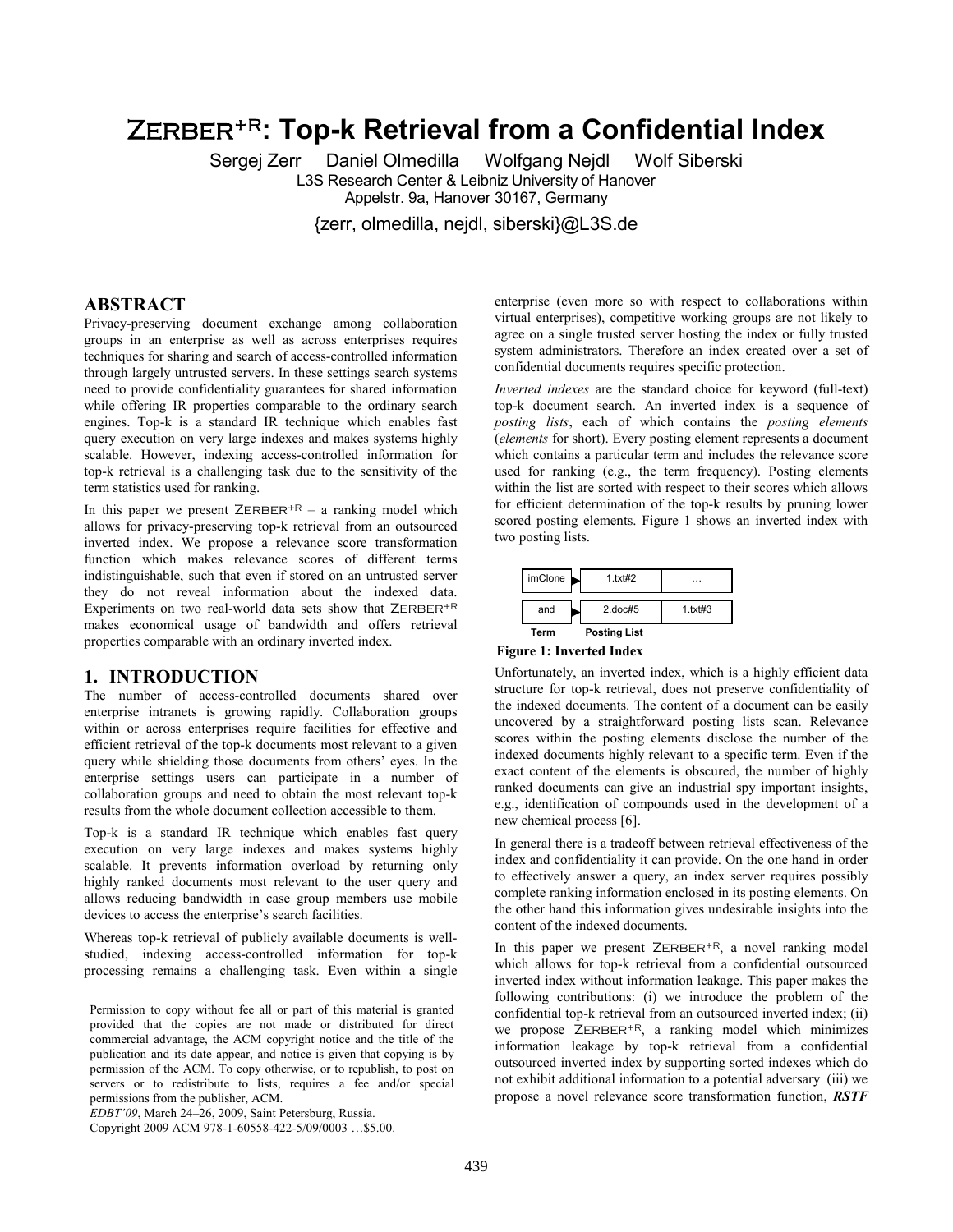for short, – a heuristic which hides term specific distribution of relevance score values, making scores of different terms indistinguishable. This heuristic enables inclusion of (transformed) relevance scores in the posting elements on an untrusted server to allow the server answering top-k queries; (iv) we demonstrate retrieval effectiveness and efficiency of the index on two real-world data sets.

# **2. SCENARIO**

PCC (Production Control Company) creates adoptive solutions for production process controlling in manufactures. These solutions include special soft and hardware which is adapted according to the needs of every specific customer. A lot of electronic documents such as project and scientific documentation, stuff management, e-mail correspondence, presentations, collaborative documents and others have to be shared among the partners in the specific projects of PCC.

John is a leader of several projects within PCC. Each project corresponds to a customer manufacture. In order to always obtain up-to-date documents for his projects and share appropriate information with team members of a specific project, John requires a privacy-preserving centralized sharing and search facility. Because of the very sensitive nature of shared data, the advisory board of PCC decides to use Zerber as the indexing system. Zerber supports selectively sharing of access-controlled documents and delivers precise search results and at the same time preserves the r-confidentiality of the shared data.

As John has access to a huge number of documents, he is not interested in obtaining all the documents containing query terms, but rather a few documents most relevant to the query. An ordinary search engine can pre-select such documents using relevance score values attached to each posting element. However, these scores are calculated based on sensitive statistical information such as e.g. term frequency. A term frequency distribution is sufficient to characterize the subject matter of a lengthy document, and the likely content of a short email, giving adversary insights in the content of the indexed documents. To avoid this problem Zerber stores encrypted relevance values in the posting elements and returns references to all the documents matching a query, such that only an authorized user can decrypt and rank posting elements on the client side.

Due to the nature of his job John has to travel a lot and uses Zerber search interface with help of a PDA and GPRS internet connection. As this kind of connection is very slow the data volume transmitted over it needs to be minimized. To reduce data transfer the server needs some means to identify the best documents that match John's query and return only the best top-k search results.

In the following, we show how to construct a server-side index which supports top-k retrieval while preserving the given confidentiality guarantees.

# **3. BACKGROUND**

In the literature different ways of protecting outsourced information were proposed. While several approaches considered protecting outsourced data by encryption [9], [12], encryption of posting elements in an inverted index does not hide document frequency (the number of documents containing specific term), which can be used by an adversary to reverse-engineer the terms

[6]. Probabilistic-based index protection techniques suppress statistical data introducing a controlled amount of uncertainty by including false positive elements in the index [2]. This technique represents a tradeoff between search efficiency and confidentiality preservation. While it ensures a certain degree of confidentiality, result quality suffers due to the intentional index incorrectness.

Zerber [22] protects an inverted index by combining the benefits of both, probabilistic and encryption techniques. It allows obtaining precise search results from an outsourced encrypted index while providing confidentiality guarantees for the indexed documents. Zerber introduces the concept of *r-confidentiality* as a measure of the information degree that can leak from an index (cf. Section 2.1).

In order to avoid information leakage if an index server is compromised and to provide tunable resistance to statistical attacks Zerber supplements encryption of posting elements with a novel probabilistic term merging scheme. This scheme selectively combines posting lists representing different terms into one posting list (as shown in Figure 2) until a certain probabilistic threshold is met. Posting lists are merged such that the probability of a particular term being related to a concrete posting element does not exceed a certain value r. The system allows for tunable index confidentiality/efficiency and does not affect the IR effectiveness of the inverted index.





#### **Figure 2: Merged Unencrypted Posting Lists**

Unfortunately, none of the existing index protection approaches supports server-side top-k retrieval, which is essential for retrieval efficiency and economical usage of network resources, as the user is typically not interested in all available search results, but only in the most relevant ones. μ-Serv [2] does not support centralized ranking at all; Zerber randomly distributes posting elements containing encrypted ranking information within the merged posting list, which only allows performing top-k on the client side after the querying client downloads the whole posting list.

# **3.1 r-Confidentiality**

The concept of *r-confidentiality* was introduced in [22]. r-confidentiality is a measure of the degree of information that can leak from an index about access-restricted documents, given an adversary's background knowledge of the document corpus or general language statistics. r-confidentiality bounds the ability of an adversary to make probabilistic claims about the contents of a document collection. Assume a scenario where an adversary Alice tries to reconstruct collection content from an r-confidential index. From her background knowledge *B* and the parts of the index structure *I* that she can access, Alice will know a-priori that a term *t* is contained in document *d* with a probability  $P(t \in d)$ . For example, for a set of emails, *B* should include  $P("Subject" \in d) = 1$ , for all *d* and *I*. The probability estimate *P(X|B)* about fact *X* that Alice can make based on *B* can not be controlled, but her ability to refine that estimate when she computes *P(X|I,B)* can be limited. In the following, only facts  $X$  of the form "term  $t$  is in document *d*" and "term **t** is not in document *d*" will be considered.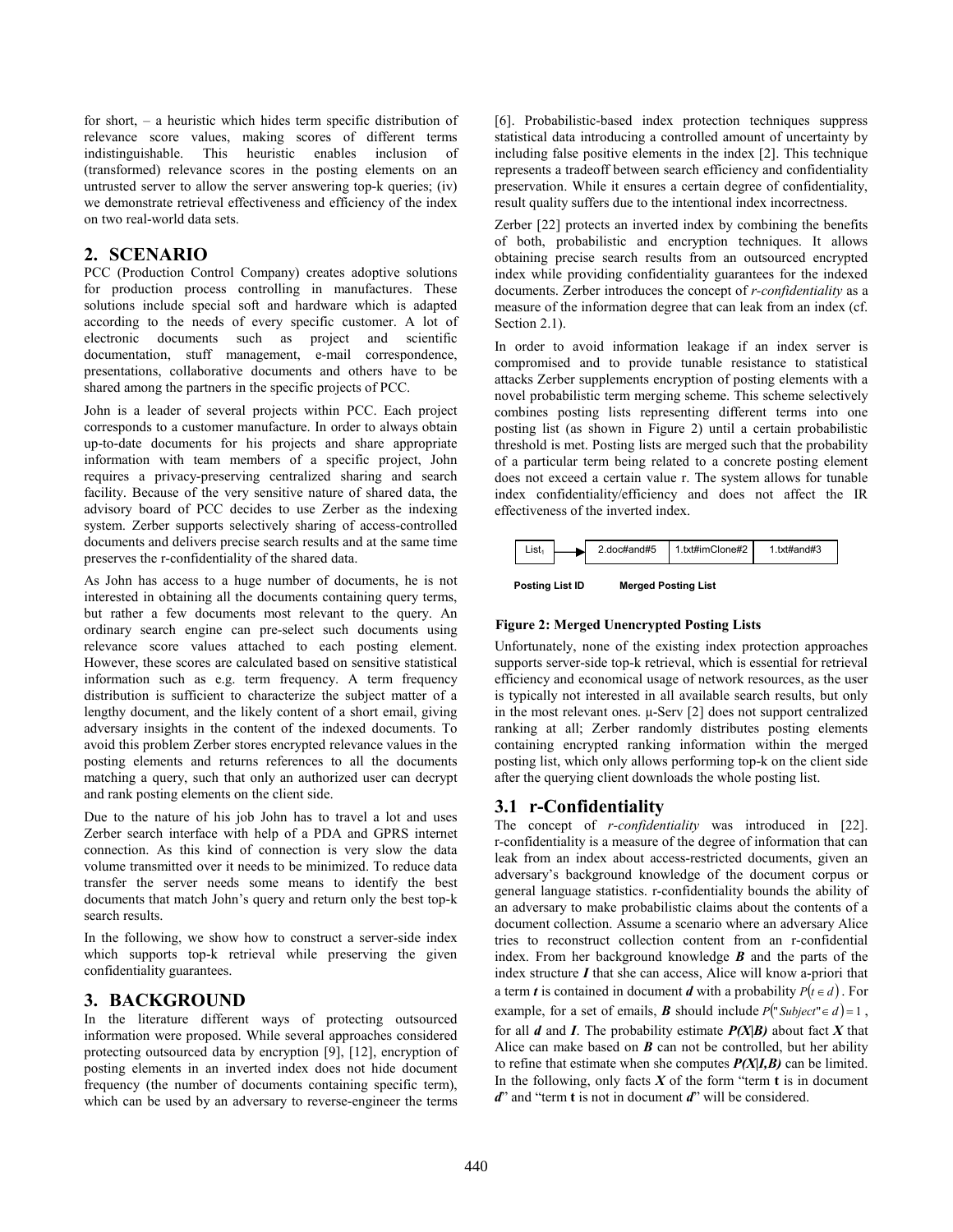**Definition 1:** An indexing scheme is *r-confidential* iff

$$
\frac{P(X \mid B, I)}{P(X \mid B)} \le r.
$$
 (1)

Here, *r* is the factor of maximal probability amplification for term *t* in *d* given *I*. The indexing scheme offers maximal protection when  $P(X|B) = P(X|I, B)$ , i.e. *I* does not provide any additional knowledge about *X*.

Zerber [22] is an *r*-confidential global inverted index for sensitive documents. Zerber relies on a centralized set of *largely untrusted* index servers that hold encrypted posting list elements. To provide tunable resistance to statistical attacks, Zerber employs a novel term merging scheme. In this scheme posting lists are selectively merged together (as shown in Figure 2), such that the probability of a particular term being related to a concrete posting element does not exceed *r* times the probability of the term in the document corpus. The probability  $p_t$  of occurrence of a term  $t$  in the document corpus  $\boldsymbol{D}$  is represented by its normalized document frequency. The posting elements are placed randomly inside the merged posting list and therefore their positions do not reveal any additional information to the adversary.

**Definition 2**: a merged posting list is *r*-confidential iff the term probability amplification inside of the merged posting list does not exceed *r*. That is, a merging scheme is r-confidential iff

$$
\sum_{t_i \in S} p_{t_i} \ge 1/r \tag{2}
$$

where  $p_t$  is the probability of occurrence of the term  $t$  in the document corpus  $\boldsymbol{D}$ ,  $\boldsymbol{S}$  is the set of terms in a merged posting list and *r* is the confidentiality parameter. Note that in order to preserve the r-confidentiality property the posting elements representing different terms are randomly distributed within the merged posting list, to resist statistical attacks.

Zerber stores ranking information as well as term and document identifiers within each posting element in an encrypted form. As ranking information is not accessible to the server, Zerber does not support server-side ranking. As posting lists are not sorted, the complete lists need to be retrieved by the querying client to obtain the top-k results.

### **3.2 Relevance Score Calculation**

In order to allow for efficient top-k retrieval and to support index updates in a collaborative environment, relevance score needs to be included in each posting element in a way the index server can access. In this section we provide a definition for *scoring function*, and discuss its factors relevant to confidential ranking*.*

Powerful top-k server-side ranking techniques were introduced in the literature [18]. The Vector Space Model is the most widely used model in IR for determining document relevance within a collection. In this model, a document *d* is represented as a vector, where each term is assigned a specific weight indicating the importance of the term in representing the semantics of the document. Two factors are of importance in the weight assignment: the normalized term frequency, which is the number of term occurrences in the document divided by the document length, and the inverse document frequency (*IDF*) which represents the query term selectivity. At the query time the relevance score (*rscore* hereafter) of a document *d* for a query *Q* is computed using one of the standard techniques. As an example the computation using TFxIDF technique is performed as follows:

 $\sim$   $\sim$  .

$$
rscore(Q, d) = \sum_{q \in Q} \left( \frac{TF_q}{|d|} \cdot IDF_q \right) = \sum_{q \in Q} \left( \frac{TF_q}{|d|} \cdot \log \frac{\sum n_d (t_i)}{n_d (q)} \right) \tag{3}
$$

where:  $TF_q$  is the number of occurrences of the query term  $q$  in  $d$ ,  $|d|$  is the document length measured in terms and  $n_d(t)$  is the number of documents containing term t.

The term frequency based weighting factor is responsible for the correct ordering of documents with respect to a single query term. Normalization applied to the term frequency in Equation 3 prevents longer documents from being highly ranked just because of their length. IDF is responsible for making relevance scores of different terms comparable in case of multi-term queries. Unfortunately, IDF calculation requires knowledge of collection statistics, such as total number of documents as well as the number of documents containing particular query term. As the global index contains posting elements with different access rights, revealing such global IDF in the relevance score leaks critical statistical data about inaccessible documents [6].

Thefore, in  $ZERBER^{+R}$  we focus on confidential top-k query processing for single-term queries. In this case IDF factor is constant and relevance score calculation can be calculated as:

$$
rscore(q, d) = \frac{TF_q}{|d|} \tag{4}
$$

Results of a single-term query can be accurately ranked based only on the information contained in a single document using Equation 4. Processing of multi-term queries can then be performed by executing a number of single-term queries. By this procedure, the retrieval accuracy of a multi-term query slightly decreases representing a tradeoff between confidentiality of the collection statistics and retrieval accuracy of the index [21]. Inclusion of collection-wide statistics such as IDF is a topic for future work.

#### **3.3 Outsourcing Relevance Scores**

A naïve approach to provide confidential ranking in an outsourced index would be to arrange posting elements in the posting list on the client side before outsourcing them. For instance, an inserting client could ensure that the most relevant top-k posting elements are contained in the head of the posting list. However, this approach is not suitable for the collaboration groups' scenario, as the index contains posting elements with different access rights and therefore cannot be rearranged by a single user. Moreover, the whole process would need to be repeated whenever the document collection changes, rendering it impractical in case of frequent index updates.

To allow for top-k retrieval in an ordinary inverted index, relevance scores of posting elements are made available to the server. However, the scores increase the amount of information available to the server and thus decrease confidentiality provided by the outsourced inverted index, like it will be shown in the section 3.4.

Scoring information is typically term specific and can allow adversary to reverse-engineer the terms.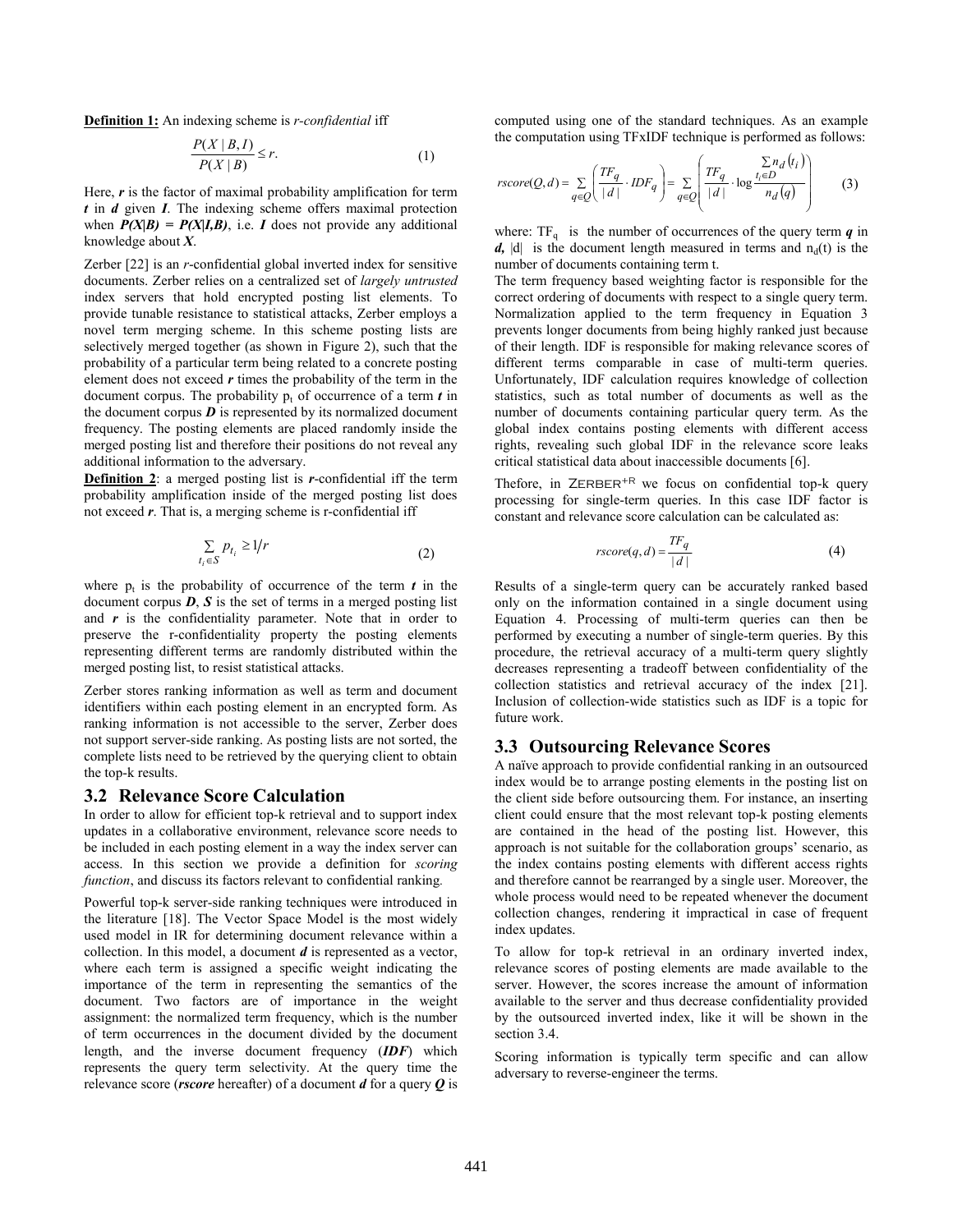In case of probabilistic-based index protection (e.g. [2]) an index contains a controlled amount of false positive elements. Adding relevance scores to the posting elements in this case would require generation of the realistic relevance scores for the false positive elements to prevent statistical attacks.

Sorting posting elements by their relevance score in a Zerber's merged posting list (Figure 3) may amplify the probability of a particular posting element to be related to a specific term, violating the r-confidentiality guarantees provided by the index. In the worst case it may allow an adversary to overcome the merging i.e. to find out which of the merged terms corresponds to a particular posting element. Consider a merged posting list containing terms "and" and "imClone". By sorting posting elements according to their term frequency, "extended version" would more probably appear in the tail of the list, as its term frequency is lower for all (or nearly all) documents.

| ∟ist∍ | 2.doc#and#5 | 1.txt#and#3 | 1.txt#imClone#2 |
|-------|-------------|-------------|-----------------|
|       |             |             |                 |

**Posting List ID Posting Elements** 

**Figure 3: Merged Posting Lists sorted by Term Frequency** 

# **3.4 TF Distribution**

Confidential document ranking is a challenging task. On the one hand, encrypting relevance scores to protect them on an untrusted index server does not allow the server to perform any ranking. On the other hand, if accessible to the index server, the term frequency information required for the computation of relevance scores is term specific, and therefore can reveal the actual term in an index even if the term itself is encrypted, hence breaking confidentiality guarantees provided by the index.

Term frequency distribution among the documents in a collection follows a power law distribution (as shown by a log-log plot). Figure 4 shows the term frequency distributions for the frequent term (in German language) "nicht" and the less frequent term "management" in the test collection described in Section 5.1.1.



**Figure 4: Log-Log Plot of TF Distributions** 

Terms can be differentiated by slope and value range of their TF distribution. State-of-the–art IR techniques mostly use term frequency normalized by document length [18] in order to avoid that large documents are ranked higher simply because they contain more terms.



**Figure 5: Log-Log Plot of Normalized TF Distributions** 

Normalized TF represents the frequency fraction of a term in a document, which depends on the document topic, assigning higher ranks to the specific terms. Normalized TF distributions, as extracted from our study on our test collections (Figure 5 illustrates an example for the aforementioned terms), are not power law but still term specific. An attacker knowing these typical term distribution patterns could derive the indexed terms from the TF distribution found in the inverted index.

Since most state-of-the–art IR techniques use normalized TF for ranking [18] our aim is to store the relevance scores accessible to the untrusted server while hiding the term specificity of the normalized TF distribution, therefore making posting elements representing different terms indistinguishable in a merged posting list. At the same time we need to preserve the relevance order of posting elements in a merged list to allow for top-k retrieval.

# **4. PROBLEM STATEMENT**

We target the problem of providing confidential top-k retrieval from an outsourced inverted index. In the ideal case the server can order posting elements regarding to their relevance without violating the confidentiality of the index.

In an r-confidential index the probability of a particular element in the posting list of being related to a specific term is r-bounded. A *scoring function* will order the terms according to their relevance and may increase the probability of a specific term being within particular positions or intervals of the posting list, given the adversary has knowledge of specific TF distribution as well as the public scoring function.

The ideal indexing scheme restricts an adversary's ability to increase her available knowledge, even if she takes over an index server and can examine the ranking information of posting elements and the stream of incoming queries and updates. Assuming posting elements contain relevance scores and they are accessible by the index server, then the elements can be ordered (sorted) by the server in order to retrieve top-k results for a given query. In the following, we refer to a merged index whose posting elements contain relevance score values as an *ordered index*. An *ordered posting list* is a merged posting list in an *ordered index*.

The *ordered index* offers maximal protection in case relevance score values does not reveal any additional knowledge about the index content.The ideal ordered index will be unattainable in practice, but we can identify the factors which have impact on the confidentiality of an *ordered index* and quantify the degree of their impact.

### **4.1 Threat Model**

To execute a keyword query, the user first authenticates herself to an index server and supplies the query terms to the server as well as *k* - the desired number of the top-k documents. The index server determines user's access rights, identifies posting list containing query terms and returns the highest ranked elements from the requested list.

In order to enable the server to identify the top-k elements relevance scores of each posting element must be visible to the index server. This additional knowledge can compromise confidentiality of the index. Specifically, we want to bound the ability of an adversary to perform the following attacks:

*1) Identify terms represented by the posting elements by analyzing relevance score values stored in the index.*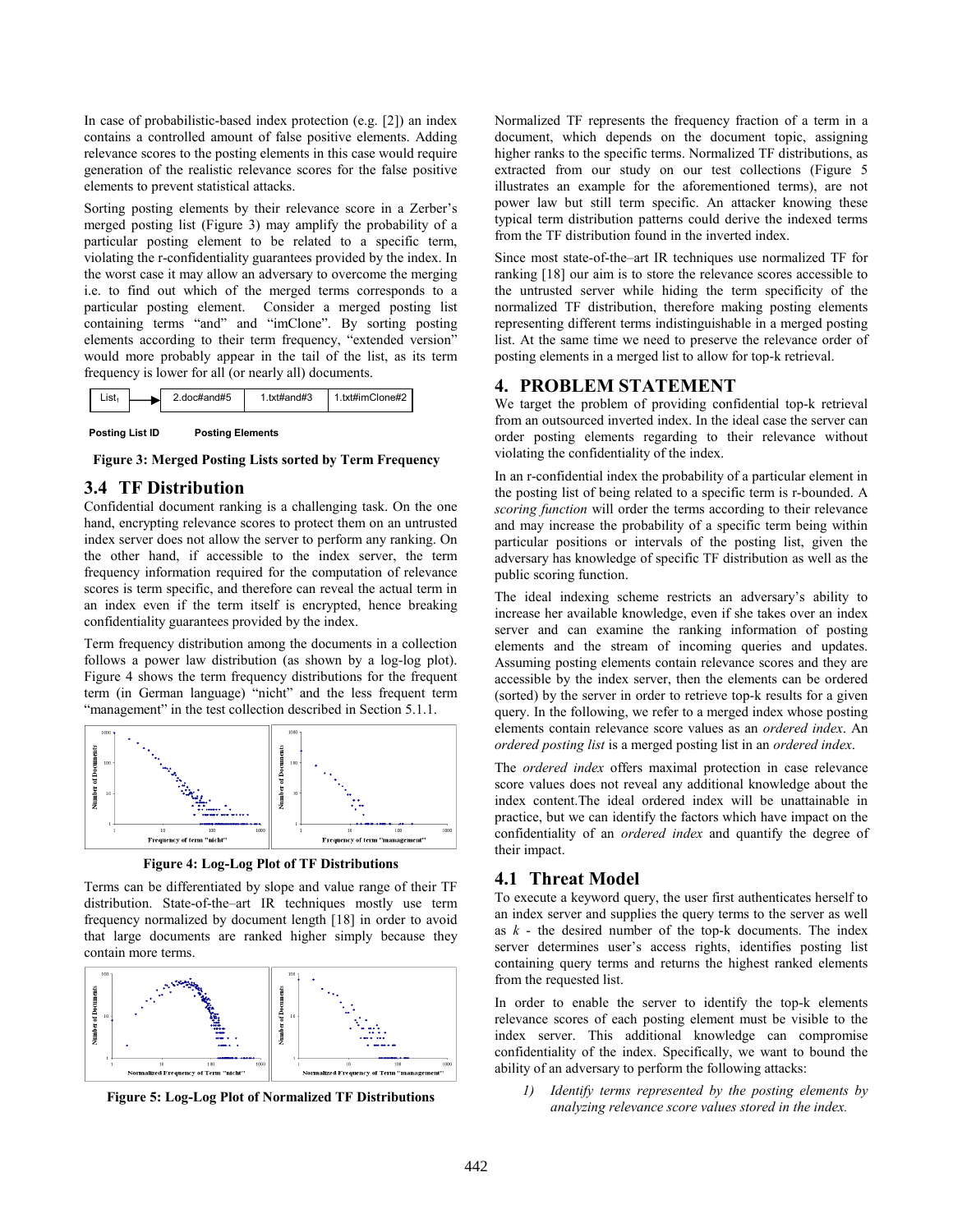An adversary Alice could use relevance score distribution statistics to extract specific features like score ranges, or score distribution patterns for each particular term. Alice could compare extracted features with the relevance score distribution in the posting lists to find correlations. If the terms are encrypted Alice could use these statistics to break the encryption. In a merged index, in case a simple term frequency based scoring function is used, she could claim that "frequent terms are more probably located in the head of the merged posting list" and even undo the posting list merging.

#### *2) Determine query terms of other users by observing queries and query results.*

In case of a merged ordered posting list, the number of requests required for obtaining top-k elements for a rare or a frequent term may differ. Alice can also know the k-value which is requested by the client application. As document frequency is term specific, Alice could guess the term by observing the number of follow-up requests required to fill the top-k results.

To guard against these attacks  $ZERBER^{+R}$  proposes novel techniques making relevance scores and number of follow-up requests for different terms indistinguishable for the server while preserving retrieval accuracy of server-side top-k processing.

# **4.2 Confidentiality preservation by relevance score transformation**

Server side top-k processing requires the server to access relevance scores of each posting element. However, as explained before, the distribution of posting elements within a merged posting list according to their plain relevance scores can reveal the corresponding term of the posting element (as shown on Figure 3). Since the scoring function presented in Equation 4 is monotonic, it is possible to make transformations to such function without affecting the ranking process as long as the ordering within posting elements representing each particular term is preserved. This section introduces the requirements for building a *relevance score transformation function (RSTF* hereafter), which makes relevance score distributions of different terms indistinguishable. Specifically, it uniformly distributes posting elements representing different terms within the merged posting list while the order of posting elements related to each single term remains unaffected. This transformation function assigns a *transformed relevance score* (*TRS* for short) to each posting element, therefore replacing the original relevance score. To preserve confidentiality of the index a posting element related to any term *t* in an ordered posting list should have equal probability to obtain a given *TRS* score.

*RSTF* has to fulfil the following properties:

- *RSTF* maps the relevance scores of different terms to a range *R***,** which will be the same for all *RSTF*s.
- · *RSTF* uniformly distributes the *TRS* values over *R.*
- **RSTF** preserves the order of the relevance score values.

In the next section we propose a heuristic for the construction a *RSTF* for arbitrary term independent of its score distribution.

# **5. Zerber+R Design**

Processing in  $ZERBER^{+R}$  can be split in two phases: an offline pre-computing phase performed once at the time of index

initialization and an online insertion and query phase. In the precomputing phase, ZERBER<sup>+R</sup> initializes and publishes the *RSTF* for each term in the training document set, such that in the online insertion phase this function can be used by an inserting client. To index a document, its owner extracts the document's terms, builds their elements, encrypts them, calculates *TRS* values, and sends encrypted posting elements to the server along with the IDs of the merged posting list that the new element belongs to, the document's group and the *TRS* value. The index server authenticates the user, checks his group membership and accepts the update if appropriate. Finally, the server inserts posting elements into the specified merged posting list. Upon query the server has access to the *TRS* values and can identify the top-k most relevant query answers.

#### **5.1** *RSTF* **Construction**

We define the target *RSTF* range to map the relevance score input values (calculated using Equation 4) as  $R = [a_1, a_2]$ .

In order to explain our approach, we first consider the case where the input values are already uniformly distributed over some range [ $b_1$ ,  $b_2$ ]. In this case *RSTF* is a straight line with slope  $(b_1-b_2)/(a_1-b_2)$  $a_2$ ) and offset  $-b_1$ , and is a projection of  $[b_1,b_2]$  on **R**.

For example Figure 6 shows, how  $f(x) = 2.5 \times 1.25$  maps a range  $[0.5, 0.9]$  to  $[0, 1]$ . The slope of the projection function is responsible for the scale of the input range in the output range. Given an input range, the greater the slope of the projection function, the wider is the output range. Unfortunately, the relevance score distribution in the document set is not uniform and a linear projection does not change the distribution of the input relevance score values. To uniformly distribute the input values over the output range, the slope of the *RSTF* at each particular point has to reflect the probability density of the relevance score values at this point, i.e. it should create a wider output range in the more crowded areas. Thus the probability density function of the relevance score values is a derivative of the *RSTF* and respectively the *RSTF* is an integral over the probability density function of the relevance score values.



**Figure 6: Relevance Score Transformation: Linear Projection** 

The values of the integral over a probability density function are always contained within the common range [0, 1]. Moreover, an integral is monotonically increasing, which preserves the ordering of the input values. Thus an *RSTF* created in this way would possess the first and third required properties discussed above.

In the following we model the probability density of the relevance score distributions and compute a *RSTF* that approximates the relevance score distribution to a uniform distribution.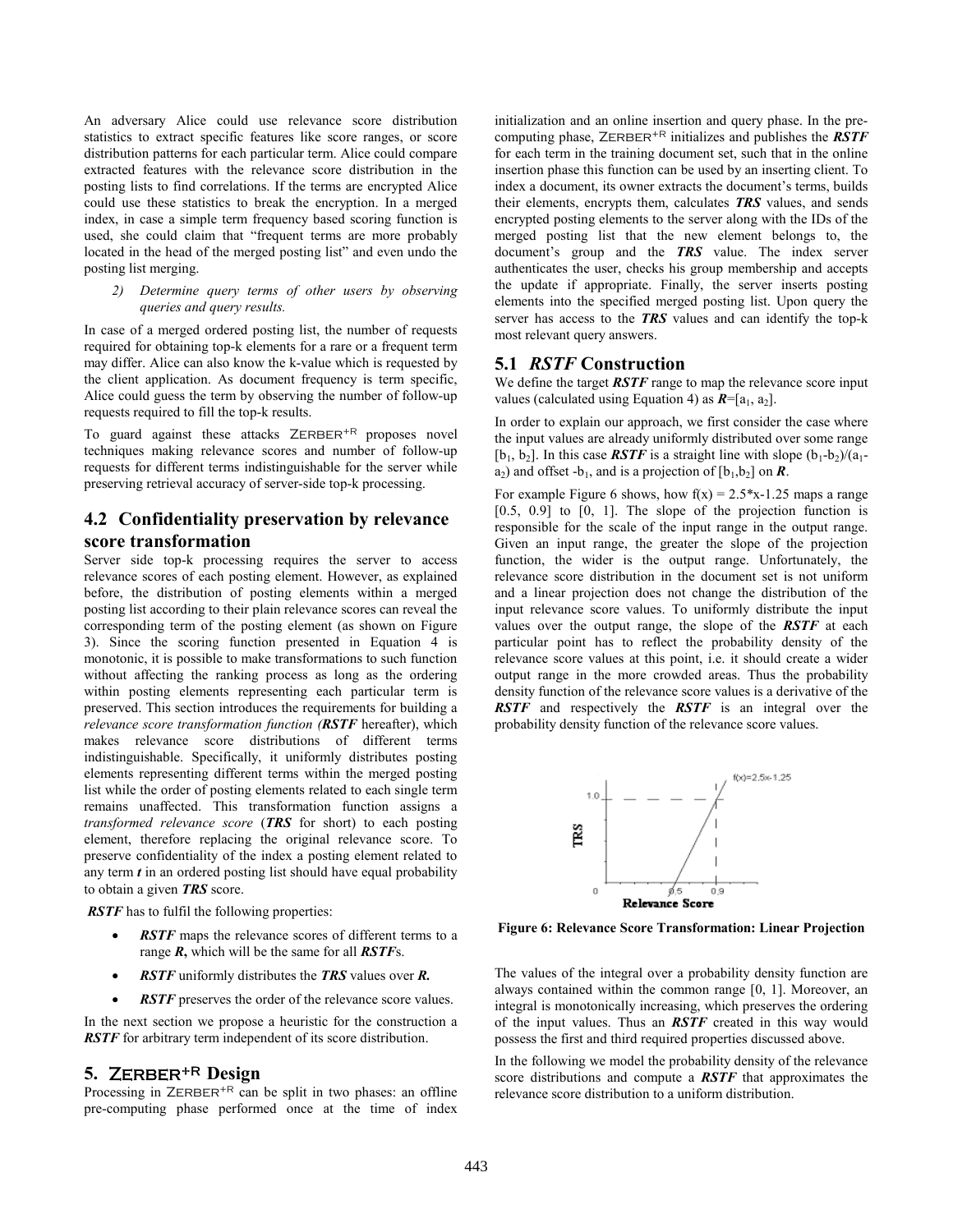### *5.1.1 Modelling Relevance Score Distribution*

To model the relevance score distribution,  $ZERBER^{+R}$  requires as input a training set of documents. This set must be a representative sample of the corpus, such that the distribution of the relevance scores will hold for the whole corpus as well. From the training set ZERBER<sup>+R</sup> extracts the relevance scores for each term-document pair. Terms found later, which were not contained in the training set are assumed to be rare and can therefore be assigned a random *TRS*. We base our model on the central limit theorem [17] stating that the sampling distribution of the sample mean is approximately normal, even if the distribution of the population from which the sample is taken is not normal.

We consider each relevance score value from the training set to be a sample mean of the relevance score. The continuous probability density function of the *normal distribution* is the Gaussian function. We model the probability distribution of the relevance score values around each sample mean as a Gaussian curve. We take the sum of the Gaussian curves over all samples as an approximation of the relevance score distribution for a given term over the whole document corpus. Thereby we make use of the fact that a probability density function can be arbitrarily closely approximated by a weighted sum of Gaussian curves [1].

A Gaussian function can be defined by two parameters, *location* and *scale*: the mean ("average", *μ*) and variance (standard deviation squared)  $\sigma^2$ , respectively. The probability density of a term *t* over the whole document corpus given *N* training points is calculated as:

$$
f_{\vec{\mu},\sigma}(x) = \frac{1}{N} \sum_{i=0}^{N} \left( \frac{1}{\sigma \sqrt{2\pi}} e^{-\frac{(x-\mu_i)^2}{2\sigma^2}} \right)
$$
 (5)

where  $\mu_i$  – is the i<sup>th</sup> value from the training set and  $\sigma$  – is the scale of the Gaussian function.

A more frequent term results in several training values. In this case the sum of the Gaussian bells, one for each input value, will reflect the probability distribution over the input interval. The probability of unseen values being in particular region is reflected through the density of training points in that region.



**Figure 7: Probability Distribution from 5 Training Values** 

Figure 7 shows the sum of the probability density functions over five input values. The X-axis shows the relevance score of a training value. The Y-axis shows the probability density. Solid lines represent probability density of each training value. The dashed line represents the probability density accumulated using several training values.

### *5.1.2 Calculating the RSTF*

*RSTF*(x) is an integral of the probability distribution of the input training values within the range  $[-\infty, x]$ .

Given *N* training points *RSTF*(x) can be calculated as:

$$
RSTF_{\vec{\mu},\sigma}(x) = \sum_{i=0}^{N} \frac{1}{\sigma \sqrt{2\pi}} \int_{-\infty}^{x} e^{\frac{-(u-\mu_{i})^{2}}{2\sigma^{2}}} du
$$
(6)

where x is a relevance score to be transformed,  $\mu_i$  is the i<sup>th</sup> value from the training set, N is a number of the values in the training set and  $\sigma$  is the scale of the Gaussian function.

Therefore,  $\overline{RSTF(x)}$  represents a projection of the relevance score distribution that approximates the relevance score distribution into a uniform distribution over the range [0, 1]. An integral of the Gaussian function within the range  $[-\infty, x]$  can be estimated with the standard error function:

$$
\frac{1}{\sigma\sqrt{2\pi}}\int_{-\infty}^{x} e^{-\frac{(u-\mu)^2}{2\sigma^2}} du \approx \frac{1}{1+e^{-\sigma(x+\mu)}}
$$
(7)

Thus the *RSTF* can be calculated as:

$$
RSTF_{\vec{\mu},\sigma}(x) \approx \frac{1}{N} \sum_{i=0}^{N} \left[ \frac{1}{(1 + e^{-\sigma(x + \mu_i)})} \right]
$$
(8)



**Figure 8: An Example** *RSTF* **for a Term** 

Using training set from our data sets (see Section 7.1), Figure 8 illustrates an example *RSTF* function for the German term "Vergütung" (reimbursement). The X-axis shows the input relevance score, the Y-axis illustrates its output *TRS* value computed using Equation 8.

#### *5.1.3 σ Selection*

In order to ensure the uniformness of the *TRS* distribution on the whole corpus it is needed to ensure the correct prediction of the relevance score distribution during the *RSTF* computation. Correctness of the prediction depends on the representativeness of the training set as well as on the correct  $\sigma$  selection.

The  $\sigma$  parameter represents the scale of the Gaussian function reflecting the generality of the *RSTF*. *σ* is responsible for the learning/memorizing effect. Smaller *σ* means a broader Gaussian bell – and thus a more general prediction. Higher  $\sigma$  value means a narrower bell, meaning a less general function which represents the particular training point (also known as overfitting).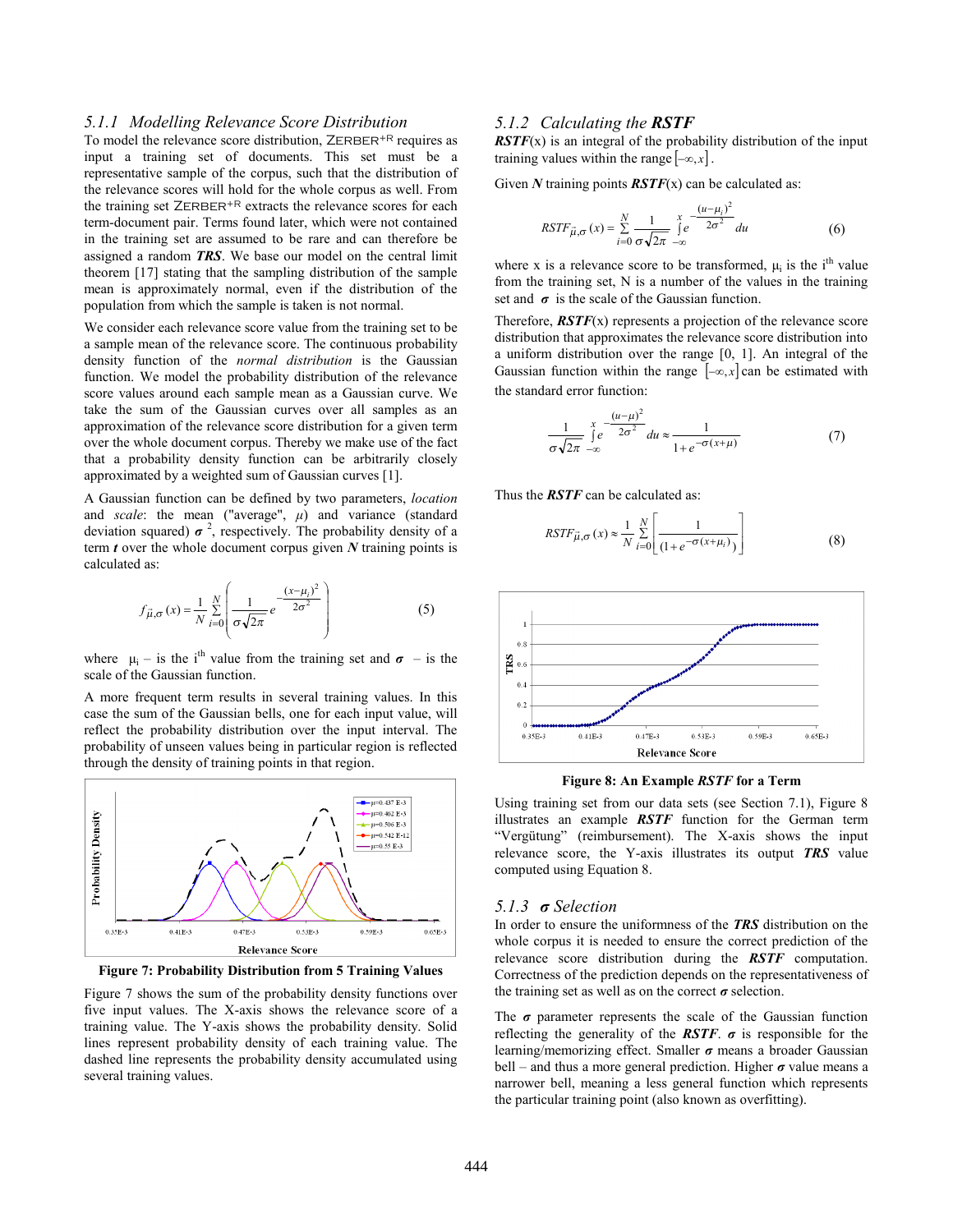To select an optimal  $\sigma$  value we use the cross-validation technique to measure the uniformness of the *TRS* distribution in a control set. As a basic measurement for uniformness we compute the variance in the distribution of the *TRS* values of a particular term in the control set with respect to a uniform distribution, that is, how far the *TRS* distribution is from a uniform distribution.



**Figure 9:** *TRS* **Variance Depending on the Selected σ**

Figure 9 presents the *TRS* variance in the control set dependent on the  $\sigma$  value. The X-axis shows the  $\sigma$  value, the Y-axis shows the variance within *TRS* values in the control set. At first, the *TRS* values are distributed more uniformly with an increasing *σ*. However, after reaching the minimum (an optimal *σ*), the overfitting effect appears and the uniformness is destroyed. An optimal  $\sigma$  for a particular term is the infimum of the variance function. As Figure 9 depicts, a good selection of *σ* provides a variance of smaller than 0.00002 (standard deviation of 0.0044, that is,  $0.44\%$  of the range [0, 1]).

The process of cross-validation is time consuming. Finding a method for directly determining an optimal  $\sigma$  value is an interesting direction for future research.

### **5.2 Query Answering using Zerber+R**

To execute a keyword query, the user first authenticates herself to an index server and tells the server which posting list she wants to query as well as the k-value. The index server determines user's access rights and returns a number of highly ranked elements from the requested list. The client decrypts posting elements and filters out elements for terms not queried. If the client did not obtain the desired number of elements belonging to the queried term it sends a follow-up request to the server. Dependent on the response size, the number of follow-up requests for rare and frequent terms can differ, leaking information to the adversary. In the following we discuss heuristics reducing the number of follow-up requests.

Suppose that all the posting lists are merged into *M* lists *L<sup>1</sup>* ,…,*LM*.

The total workload cost  $Q$  for a set of queries for retrieving the top-*k* elements can be calculated as:

$$
Q \cong \sum_{L_i \in M} \left[ N(L_i) \times \left( \sum_{j \in L_i} q_j \right) \right],
$$
 (9)

where  $q_i$  is the query frequency of term *j*, and  $N(L_i)$  is the number of elements to be retrieved from the merged posting list *L<sup>i</sup>* .

Posting elements in each merged list are sorted based on their *TRS*. Following the uniform distribution, the first position *pos<sup>1</sup>* of the term  $t$  in the list can be approximated as:

$$
pos1(t) \le \frac{1}{p_t} = \frac{\sum n_d(t_i)}{n_d(t)}
$$
(10)

where  $p_t$  is the probability of term  $t$  and  $n_d(t)$  is the document frequency of the term  $t$  in a merged list  $L$ . In order to obtain the top-*k* elements of the term *t* the total number *N* of elements to be retrieved from the list *L* is:

$$
N(L) = k \cdot pos_1(t) = \frac{k}{p_t} = k \left( \frac{\sum n_d(t_i)}{n_d(t)} \right) \tag{11}
$$

where  $n_d(t)$  is the document frequency of the term  $t$  in a merged list *L*. In order to retrieve the top-k elements from the merged list without knowing which particular term is queried, the number of retrieved elements should be sufficiently large to include the top-k elements for all merged terms in the posting list *L*.

However, this is impractical in case a posting list contains very rare terms. For instance, for a list with terms for which  $n_d(t)=1$ (term t is contained only in one document), the whole posting list will be returned in response to the query. Thus we need a heuristic to determine the query response size that reduces the total workload cost. This heuristic should minimize the used bandwidth while including the top-k answers in the first response to most of the received queries.

From query load logs described in Section 7.1.3 we know that the most frequent queries constitute nearly the whole query workload (Figure 10). Thus to reduce the total workload cost, the query answering heuristic should provide high efficiency for the most frequent queries. Due to confidentiality concerns we can not use query frequency directly. However, document frequencies and query frequencies are correlated, though some frequent terms are rarely queried (e.g., "although") [15]. To provide efficient query answering for the most frequent queries while reducing the bandwidth,  $ZERBER^{+R}$  puts a bound *b* on the initial response size, such that only sufficiently frequent terms with probability  $p_t^*b>=1$  are necessarily returned within the first query response. We discuss the choice of the initial response size in Section 7.4.

In case a rare term *t* with probability  $p_t * b \le 1$  is requested the user sending the query might need to issue several follow-up requests to obtain the top-k results. This can give an adversary the possibility to infer a rare term has been requested, therefore allowing her to distinguish between two merged terms in case one is frequent and the other rare. In order to prevent this situation, ZERBER<sup>+R</sup> makes use of the BFM index (using the Breadth First Merging of posting lists) described in [22], which ensures that the terms merged in a posting list have similar frequency distributions. Therefore even if retrieving top-k results from a merged list containing rare terms could require a number of follow-up requests, this number will be similar for all terms contained in the list, avoiding that an adversary is able to infer any additional information. An adversary could also try to estimate the position of a queried term in the posting list based on the querying behaviour of the user. ZERBER<sup>+R</sup> reduces the information leakage in this case by progressively increasing response size for follow-up requests. Assuming that the user can process at least the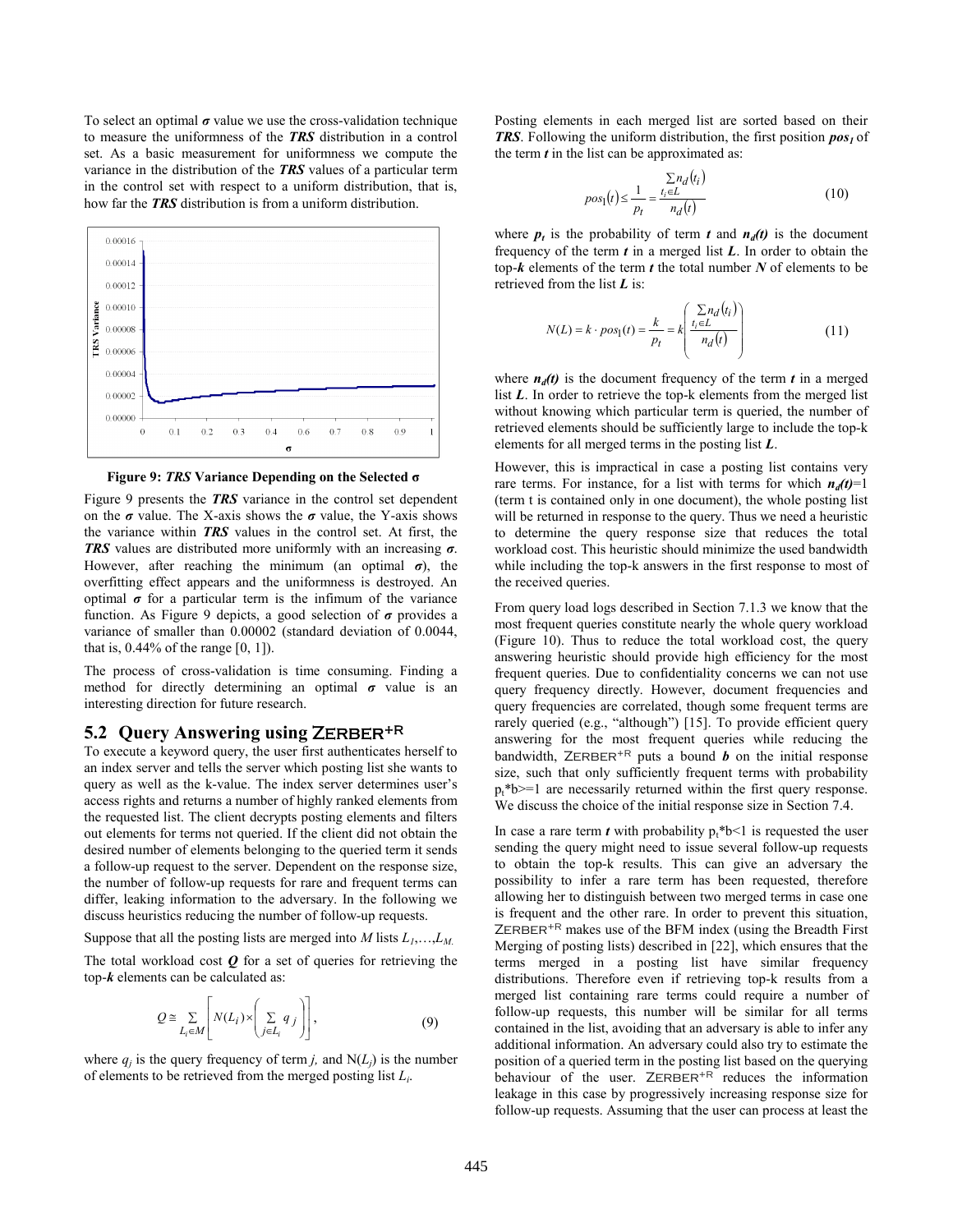amount of data she already obtained ZERBER<sup>+R</sup> doubles response size for each follow-up request until the user is satisfied with the result or obtains the whole list.

# **6. EVALUATION**

Confidentiality guarantees provided by  $ZERBER^{+R}$  depend on the ability of the *RSTF* to uniformly distribute the relevance score values among the given range. We proposed an experimental measure to quantify the uniformness of the distribution.

This section evaluates  $ZERBER^{+R}$  in terms of security guarantees, resource usage and efficiency in query answering.

# **6.1 Experimental Setup**

For our experiments, we used two data sets: the first collection is extracted from the Stud IP Learning Management System [20], and the second consists of Open Directory Project crawl data [16]. For each of our document collections we created an index containing 32K merged posting lists. We use a web search engine query log as the workload. All experiments were performed on a 2-processor 2.0 GHz Intel CPU T2500 with 2 GB RAM.

# *6.1.1 Stud IP Data*

The Stud IP Learning Management System [20] allows sharing of access-controlled materials within groups of students and teachers and is used by several universities in Germany. The Stud IP installation we use for our experiments has over 3,300 courses and 6,000 registered students. A mid-semester snapshot used for our experiments contained 8,500 documents with 570,000 terms.

# *6.1.2 Web Data*

We used a collection from the Open Directory Project [16] (a human edited directory of the Web) crawled in 2005, with 237,000 documents and 987,700 distinct terms. The crawler's strategy was to find pages on a variety of topics [13], such that 100 topics were randomly selected; we used the set of documents on one topic as the set of documents of one group. To obtain a representative sample for the *RSTF* initialization we randomly selected 30% of the documents from each data set as a training set. We randomly chose about one third from the initial sample for the control set and used the rest as training data and minimized variance among the *TRS* values using cross-validation technique.

# *6.1.3 Web Search Engine Query Log*

Our query log has 7 million queries containing 2.4 terms on average and  $135,000$  distinct query terms. ZERBER<sup>+R</sup> considers a multi-term query as a sequence of single-term queries.

Therefore for our experiments we considered each query term separately. Figure 10 shows the correlation of the query frequency and the corresponding cumulative query workload for retrieving top-10 results (computed using Equation 9).

The log-scale X-axis shows the query terms in decreasing order of frequency (from most to least popular). The most frequent queries constitute nearly the whole query workload. Thus to reduce the total workload cost, the system should provide high efficiency for the most frequent queries.

# **6.2 Security Guarantees**

If an adversary Alice compromises an index server, she can attempt to amplify her knowledge in many ways. For example Alice can now examine the unencrypted *TRS* values attached to

the posting elements in an index but  $ZERBER^{+R}$  should ensure that she can not learn anything in order to preserve our concept of r-confidentiality. To achieve maximal security effectiveness the *RSTF* needs to distribute the relevance scores of each term from the real dataset equally well as it is achieved in the training set values. Otherwise, term specific distribution patterns would be introduced allowing Alice binding posting elements within specific posting list areas to their corresponding terms with higher probability. In case the document training set is a representative sample of the corpus and  $\sigma$  value is selected properly, all terms will have equal probability to obtain a given *TRS* value, such that using *TRS* does not introduce any additional attack possibilities. Alice can also observe user queries and query responses. As discussed in Section 6.3 it is impractical to include top-k results into the initial query response for all possible terms<sup>1</sup>. Thus for rare terms which top-k elements are not contained in the initial response Alice could observe an increased number of follow-up requests and conclude that a rare term has been requested. However, as a Zerber BFM index contains terms of similar probability inside of a posting list, the number of requests observed by Alice will not differ for the terms contained in one merged list, such that *r*-confidentiality of the index will not be affected. Alice could also try to estimate a position of such a rare (unknown) term based on the number of returned posting elements. Thereby growing response size for follow-up requests will reduce the total number of such requests and introduce an increasing degree of uncertainty in Alice's claims regarding the position of the (unknown) rare queried term.

# **6.3 Storage Overhead**

To allow for top-k processing an ordinary inverted index typically contains relevance score information attached to each posting element..ZERBER<sup>+R</sup> attaches a transformed relevance score **TRS** to each posting element, which is sufficient for effective posting element ranking on the server side. Thus it does not introduce any storage overhead compared with an ordinary inverted index.

# **6.4 Selection of the Initial Response Size**

As discussed in Section 6.3 ZERBER<sup>+R</sup> increases its response size progressively depending on the number of follow-up requests to a query. The initial response size should be selected in a way to minimize the number of follow-up requests and the bandwidth overhead for the majority of the queries in the workload.

We denote the number of posting elements in the first response as initial response size  **and the accumulated number of posting** elements in a sequence containing *n* follow-up requests as a total response size *TRes*. Given the number of follow-up requests, the total response size can be calculated as:

$$
T \operatorname{Re} s = b \cdot \sum_{i=0}^{n} 2^{i}
$$
 (12)

Figure 11 presents an average bandwidth overhead *AvBO* over the set of queries *Q* in the query workload calculated as the ratio between the total response size **TRes** of ZERBER<sup>+R</sup> required in

 $\overline{a}$ 

<sup>1</sup> In this paper we focus on a fixed result set size in the initial response to a query. However, we leave for further work optimizations where this size could vary depending on the frequency of the terms of each merged posting list.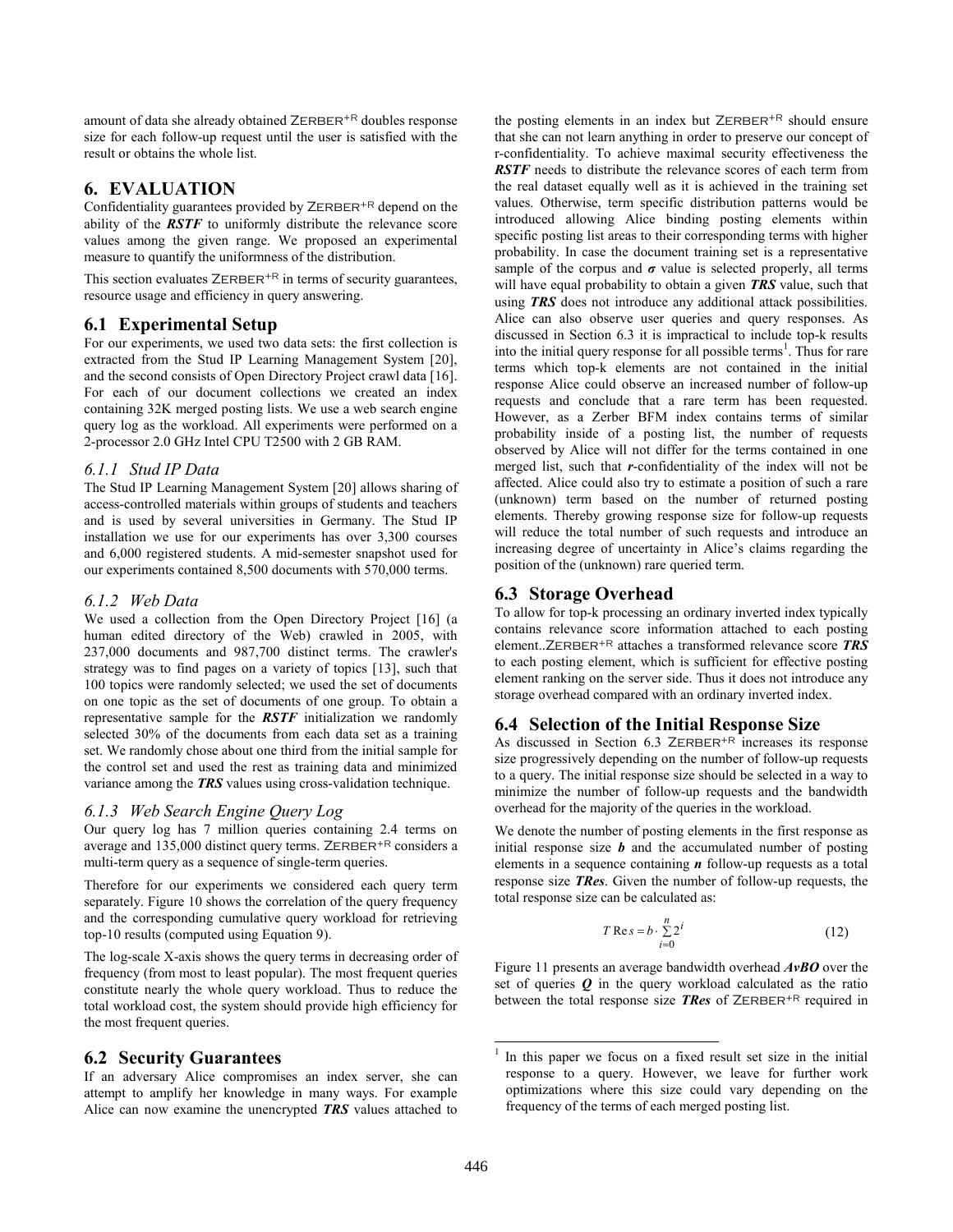

**Figure 12: Average Number of Requests** 

**Figure 11: Average Bandwidth Overhead** 

order to obtain the top-k elements and *k* elements returned by an ordinary inverted index in response to a top-*k* query:

$$
AvBO = \frac{\sum\limits_{q \in Q} {T \operatorname{Re} s(q)}{k}}{|Q|}
$$
 (13)

The X-axis of Figure 11 shows the number of posting elements in the initial query response. The Y-axis shows an average bandwidth overhead in both test collections calculated using Equation 13 for *k*=1, 10 and 50.

Figure 11 shows that the minimal bandwidth overhead for a top-*k* query in  $ZERBER^{+R}$  can be achieved with b=k, i.e. by returning around *k* elements. Further enlargement of the initial response size leads to an increased bandwidth overhead.

Figure 12 shows an average number of requests required in order to obtain the top-*k* elements dependent on the number of elements in the initial response for  $k=1$ , 10 and 50 in both test collections. The X-axis shows the number of elements in the initial response. The Y-axis shows an average number of requests required to obtain the top-k elements for the queries in the workload.

Figure 12 also illustrates that with an initial response size of approximately 10 elements most of the query terms return the top-10 results within 2 requests (returning 30 posting elements in total). In order to further reduce the number of requests, the initial response size needs to be significantly increased. However this is not desirable because of the significant increase in the bandwidth overhead. Thus for our further experiments we selected *k* as the preferable initial response size for a top-*k* query.

#### **6.5 Query Performance**

We calculated the efficiency in query answering QRatio<sub>eff</sub> introduced by different sizes of the initial response as the ratio between  $k$  and the total ZERBER<sup>+R</sup> response size:

$$
QRatio_{eff} = \frac{k}{TRes}
$$
 (14)

Figure 13 plots the efficiency in query answering  $QRatio_{\text{eff}}$  for the top- $k$  request with  $k=10$  and the initial response size b=10, 20 and 50 elements in the both test collections. In this figure, the Y-axis shows ORatio $_{\text{eff}}$  and the X-axis represents the query terms in the workload (in %), ordered by QRatio<sub>eff</sub>.

The best query efficiency distribution for the top-10 request in the both test collections is attained using the initial response size  $b=10$ . In this case around 60% of the longest running queries in the workload have an efficiency value  $QRatio_{\text{eff}}$ =1and the next 20% longest-running queries have  $QRatio_{\text{eff}}=0.2$  on average. The shortest running 20% of the queries have average ORatio $_{\text{eff}}$ =0.1. Increasing the initial response size to 20 elements leads to the significant reduction of  $\hat{Q}Ratio_{eff}$  for all longest running queries. In this case around 70% of the longest running queries in the workload have an efficiency value  $QRatio_{\text{eff}}=0.5$  and the shortest running 30% of the queries have average QRatio $_{\text{eff}}$ =0.1.

The simulation results described above have shown that initial response size of *b=*10 offers very reasonable query performance for a top-10 query. Our experiments show that using  $ZERBER^{+R}$ the query workload cost ratio can be kept comparable to a conventional inverted index for 60% of the queries, while preserving the *r*-confidentiality of the index.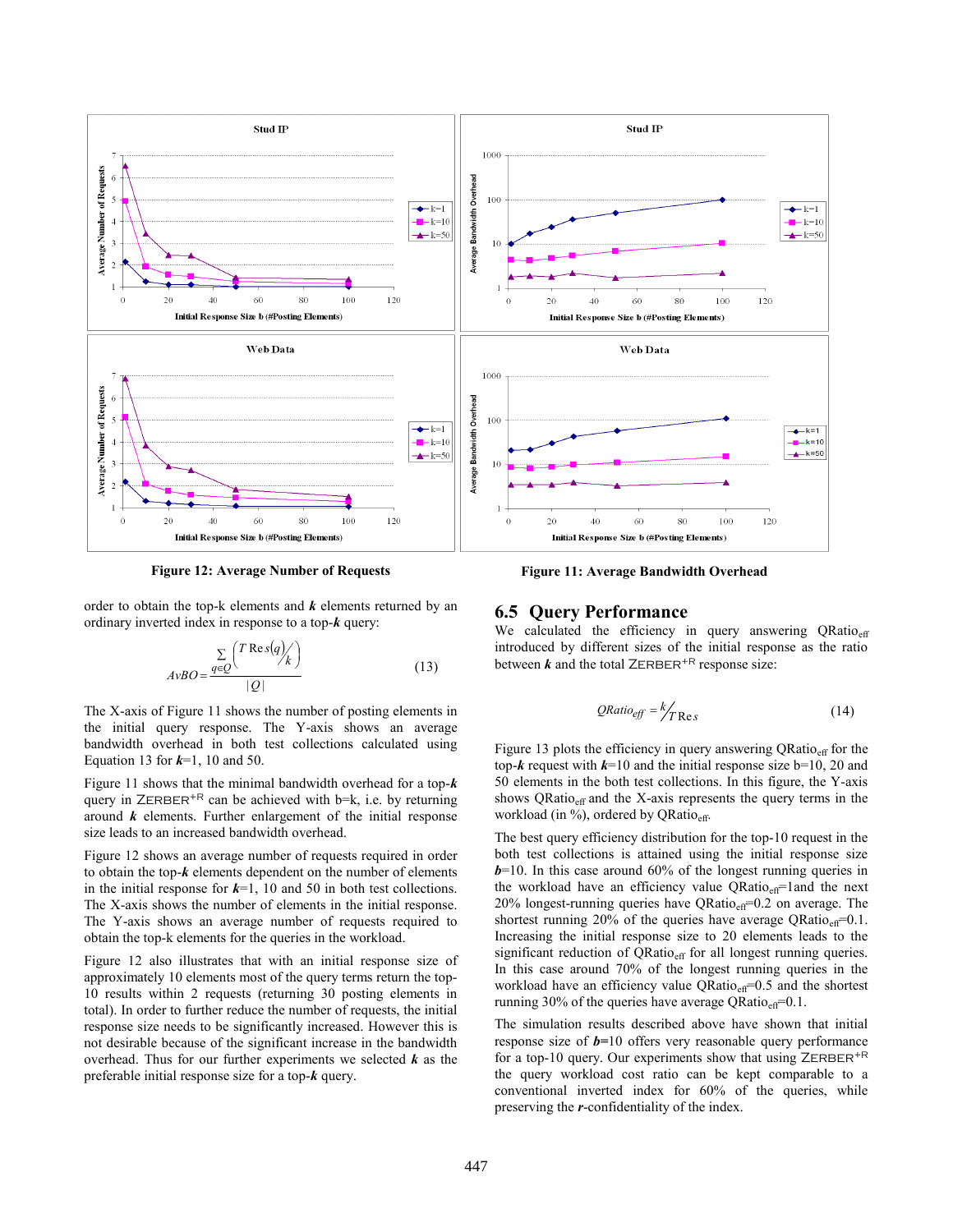

**Figure 13: Efficiency in Query Answering** 

# **6.6 Network Bandwidth**

An initial response of  $ZERBER^{+R}$  contains  $\boldsymbol{b}$  elements and the total response size including follow-up requests required to obtain top-*k* elements is calculated using Equation 12. For our calculations, we assume the following intranet setup: users connect over a mobile device with a 56 Kb/s modem, while servers use 100 Mb/s LAN connections. We use initial response size *b*,  $k=10$ . The document snippets arrive in XML format.

We use a real-world query workload and the Open Directory Project (ODP) data described in Section 7.1.2. For our experiments we assume that the user has access to all documents in the ODP data collection. In this workload, about 85 posting elements are returned from the ODP index per query term on average. Assuming that each posting element is encoded using 64 bits, this is approximately 5.3 Kb (0.7 KB) per query term response. The queries in the workload contain 2.4 terms on average, which allows a server for the execution of about 750 queries per second. On average, each snippet contains about 250 B including XML formatting, which yields 2.5 KB for the top-10 snippets. Thus average total response size for the top-10 results is 3.5 KB. In comparison, Google's response for the top-10 results is about 15 KB, including the snippets as well as information used for presentation purposes (HTML, CSS, etc.). Altavista returns 37 KB and Yahoo returns 59 KB of top-10 results. As  $ZERBER^{+R}$ posting elements are encrypted, query response is represented by a random bit string and standard HTML compression is ineffective. The compressed responses of Google, Altavista and Yahoo are comparable to  $ZERBER^{+R}$  responses. Further optimization can be achieved by adding search result checksums and caching them on the client (defined in HTTP 1.0).

# **7. RELATED WORK**

In the literature different ways of protecting outsourced shared information were proposed. Encryption is a standard technique for storing data confidentially [9],[12]. Ways to search encrypted text or tables stored on remote untrusted servers we proposed in [5], [7], [10], [19]. [4], [14] provide a framework for policy-based protection of XML data. Other techniques include suppressing and/or generalizing data into less specific forms, so that they no longer uniquely represent individuals [8], [11]; k-anonymity is one popular form of generalization (e.g., [3]).

Unfortunately, encryption of posting elements does not hide critical statistical data which can be used by an adversary to reverse-engineer the terms [6]. Probabilistic index protection techniques suppress statistical data by introducing a controlled amount of uncertainty. For instance, the μ-Serv system developed by IBM inserts false positive posting elements in the index [2]. The lack of precision in search results represents a tradeoff between search efficiency and confidentiality preservation.

Zerber [22] combines the benefits of both probabilistic and encryption techniques. It allows obtaining precise search results from an outsourced encrypted inverted index while providing confidentiality guarantees for the indexed documents. Zerber provides tunable resistance to statistical attacks by supplementing encryption with a novel probabilistic term merging scheme.

Unfortunately, solutions discussed above either do not allow for top-k retrieval from an outsourced inverted index, or do not consider ranking information as sensitive. ZERBER<sup>+R</sup> fills this gap by offering a ranking model which allows attaching relevance score information to the encrypted posting elements without introducing any information leakage from an outsourced index.

There has been a considerable amount of work on top-k retrieval of plain text documents [18]. Thereby an index server makes use of the relevance score information attached to each posting element to return the top-k documents most relevant to a user query. These relevance scores are calculated based on the term frequency information as well as on the collection statistics. However, term frequency is term specific and thus, if stored in plain text, can allow an adversary to discover the terms it belongs to. To prevent statistical attacks ZERBER<sup>+R</sup> makes relevance scores related to different terms indistinguishable, while preserving ordering of posting elements for the top-k processing.

The idea of uniformly distributing posting elements using an order preserving cryptographic function was first discussed in [21]. However, uniform distribution of posting elements alone does not hide the document frequency and thus allows an adversary to recover encrypted terms. Moreover, the order preserving mapping function proposed in [21] currently does not support efficient index inserts and updates such that, at least in some cases, the posting list has to be completely rebuilt. On the contrary, ZERBER<sup>+R</sup> is based on an *r*-confidential inverted index which protects document frequency information. Moreover, the *RSTF* of ZERBER<sup>+R</sup> does not introduce any overhead for inserts and updates compared with an ordinary inverted index. This function is created only once at the index initialization time and allows for unlimited index update and insert operations.